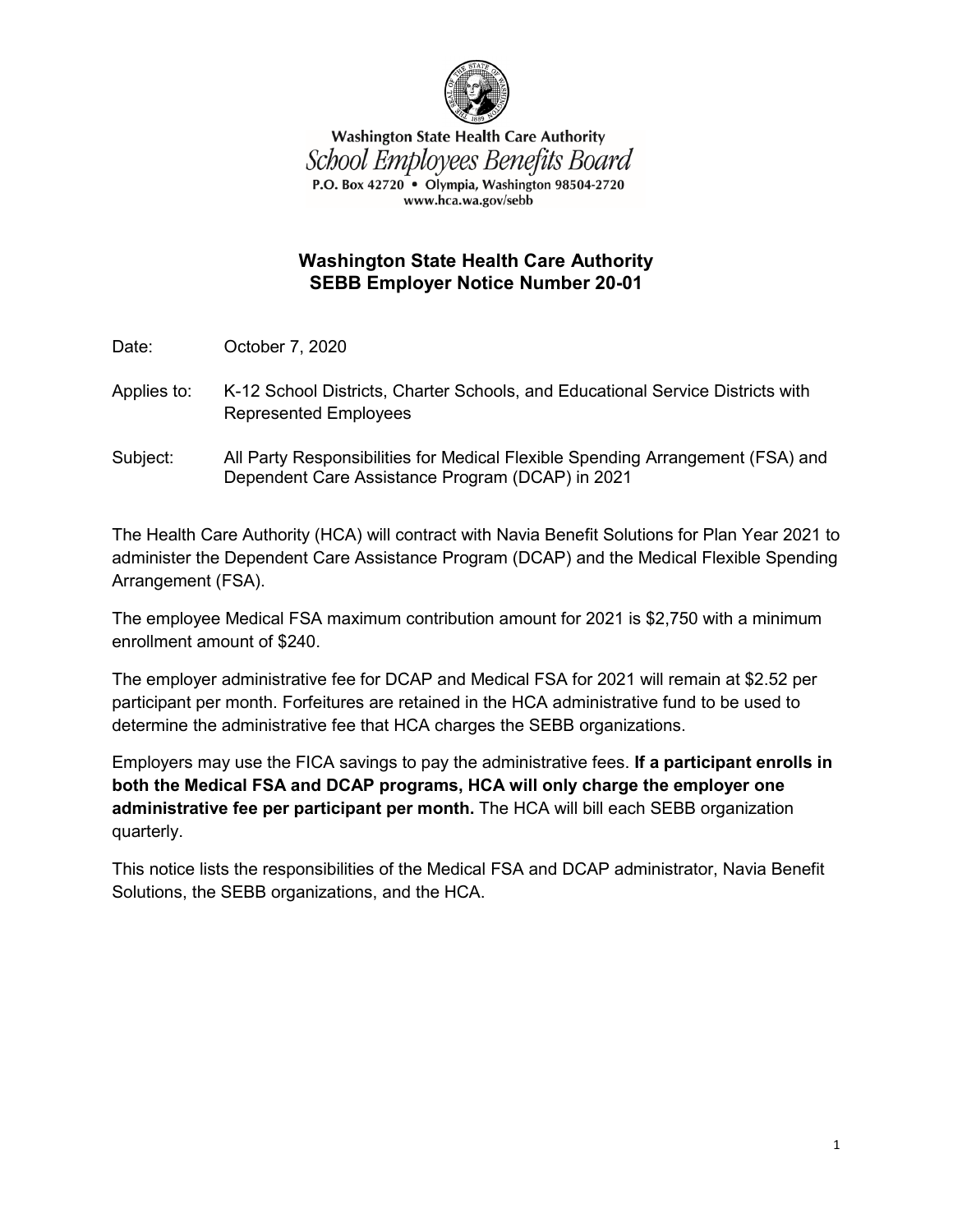K-12 school districts, charter schools, and educational service district with represented employees September 24, 2020

## **Medical FSA/DCAP Administrator Responsibilities**

Navia Benefit Solutions will:

- Provide paper and online enrollment (via their website) during the School Employees Benefits Board Program (SEBB) Program annual open enrollment period (October 1 through November 15).
- Assist with enrollment activities by providing general information and customer support to employees on its website [\(sebb.naviabenefits.com\)](http://sebb.naviabenefits.com/) and toll-free phone number (1-800-669- 3539).
- Participate in several SEBB Program annual open enrollment benefit fairs sponsored by the HCA.
- Accept employees' eligibility documentation from their employing SEBB organizations.
- Check employees' enrollment forms and deduction amounts, and transmit the deduction amounts to SEBB My Account.
- Offer a medical FSA debit card (Navia Benefits Card) for participants to use when they incur medical expenses. **Debit cards are not available for the DCAP program.**
- Offer fax numbers (1-425-451-7002 or toll-free 1-866-535-9227) to send claims and other correspondence.
- Process and pay claims.
- Provide the HCA with monthly bank account reconciliations, annual forfeiture reports, and other reports as needed.

# **SEBB Organization's Responsibilities**

The SEBB organization's payroll systems will:

- Receive and process payroll deduction files from Navia Benefit Solutions.
- Forward actual dollars collected monthly from medical FSA and/or DCAP payroll deductions to designated Lockbox:
	- o HCA SEBB FLEX
	- o PO BOX 84245
	- o Seattle, WA 98124-5545.
- Transmit Medical FSA and/or DCAP payroll deduction detail information to SEBB My Account.
- Provide all employee data needed to complete the annual IRS mandated non-discrimination testing to Navia Benefit Solutions. Provide timely and accurate reconciliations of all employees' eligibility and enrollment discrepancies upon Navia Benefit Solutions request.
- Provide medical FSA and DCAP enrollment forms and educational materials to their employees upon request. These materials can be downloaded and printed from Navia Benefit Solutions web site at [sebb.naviabenefits.com.](http://sebb.naviabenefits.com/)
- Pay an administrative fee of \$2.52 per participant per month. HCA will bill each SEBB organization quarterly. SEBB organizations will pay on time as instructed by HCA.
- Participate in evaluation meetings held by HCA, if appropriate, to discuss Navia Benefit Solutions performance.